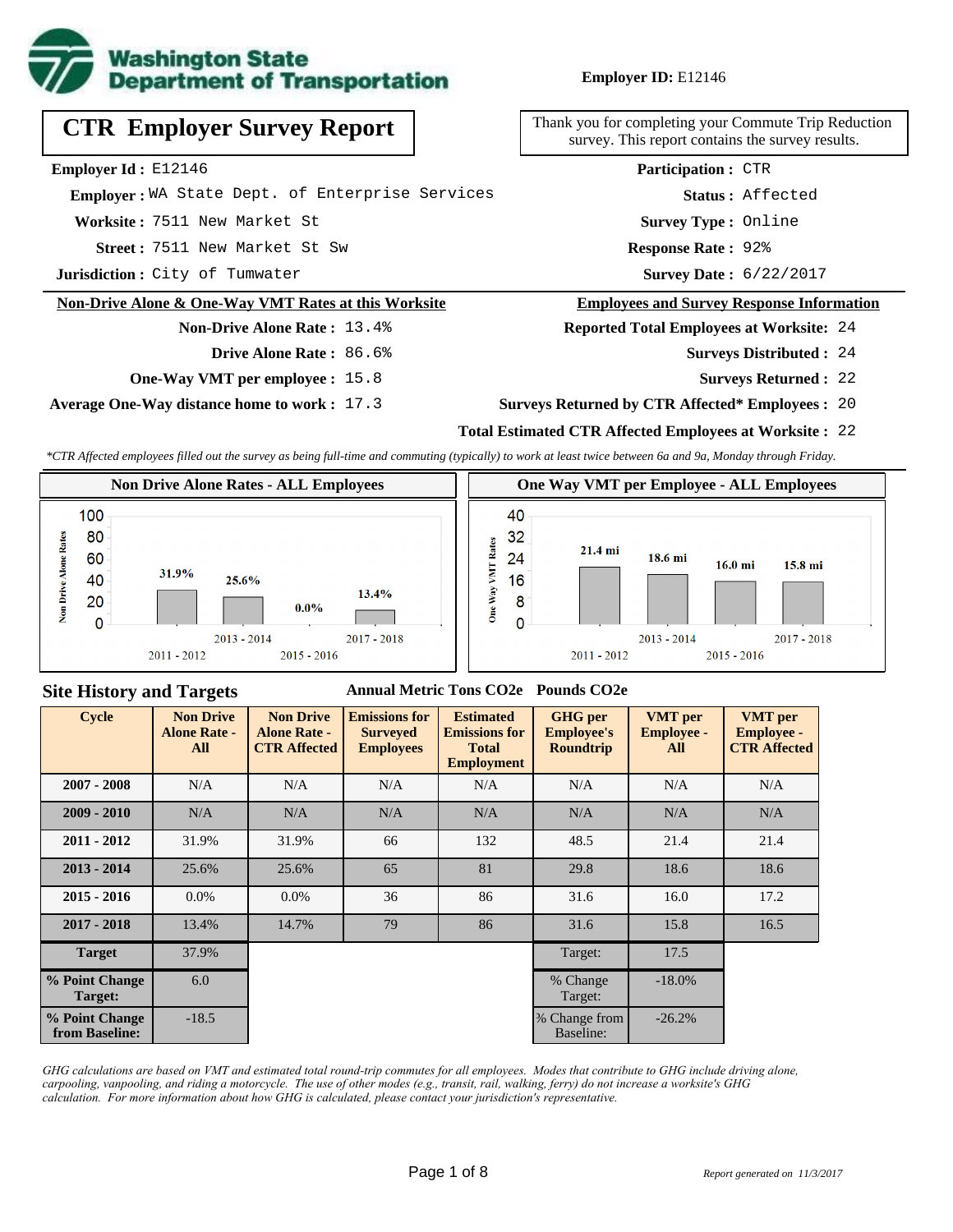# **Washington State<br>Department of Transportation**

#### **Commute Trips By Mode - All Employees**

**Q.4: Last week, what type of transportation did you use each day to commute TO your usual work location? (Mode used for the longest distance.)**



*\* Motorcycle-1 is now included in Drive Alone and Motorcycle-2 is included in Carpool. Information about these trips is still available by request.*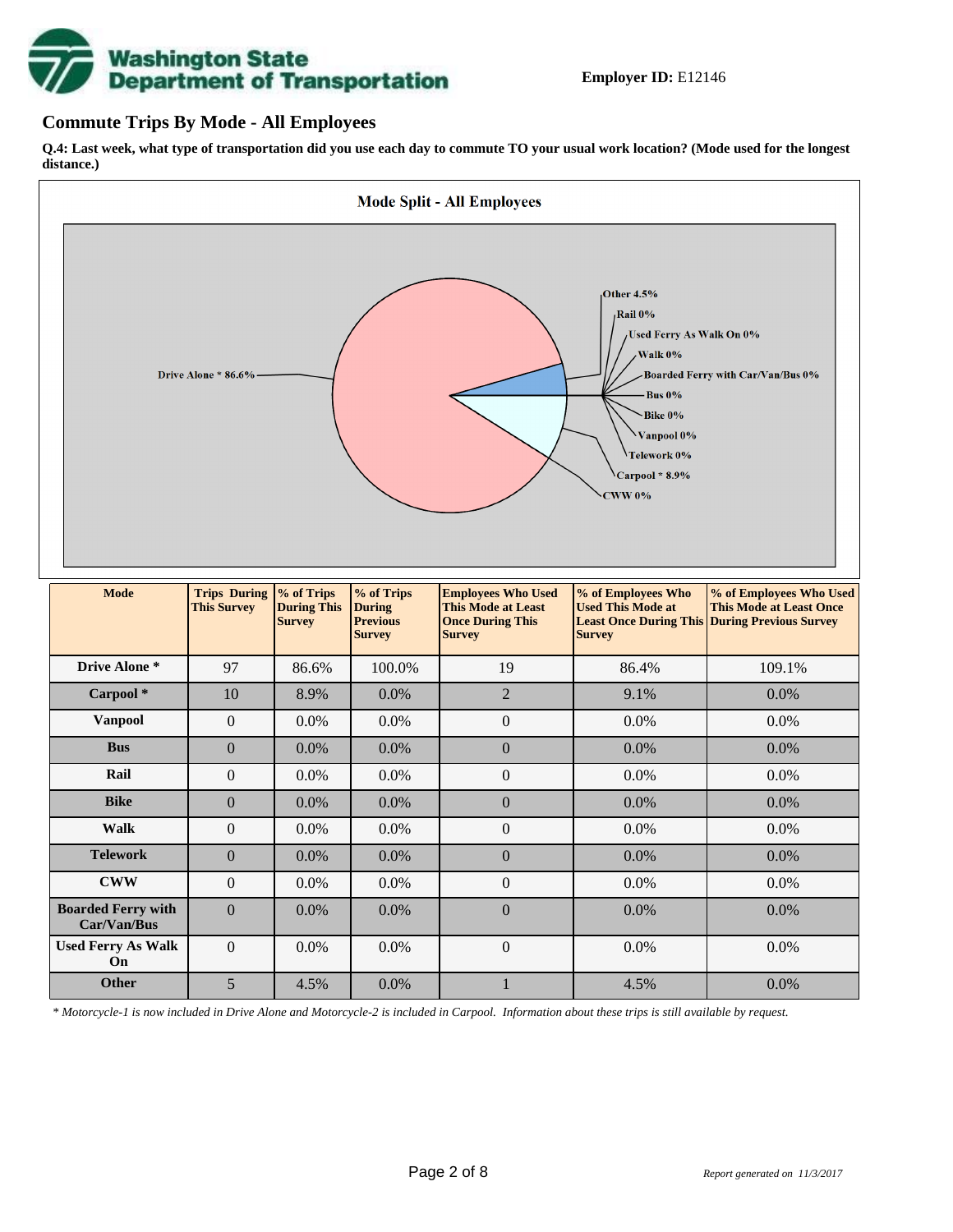

#### **Commute Trips By Mode - Affected Employees**

**Q.4: Last week, what type of transportation did you use each day to commute TO your usual work location? (Mode used for the longest distance.)**



*\* Motorcycle-1 is now included in Drive Alone and Motorcycle-2 is included in Carpool. Information about these trips is still available by request.*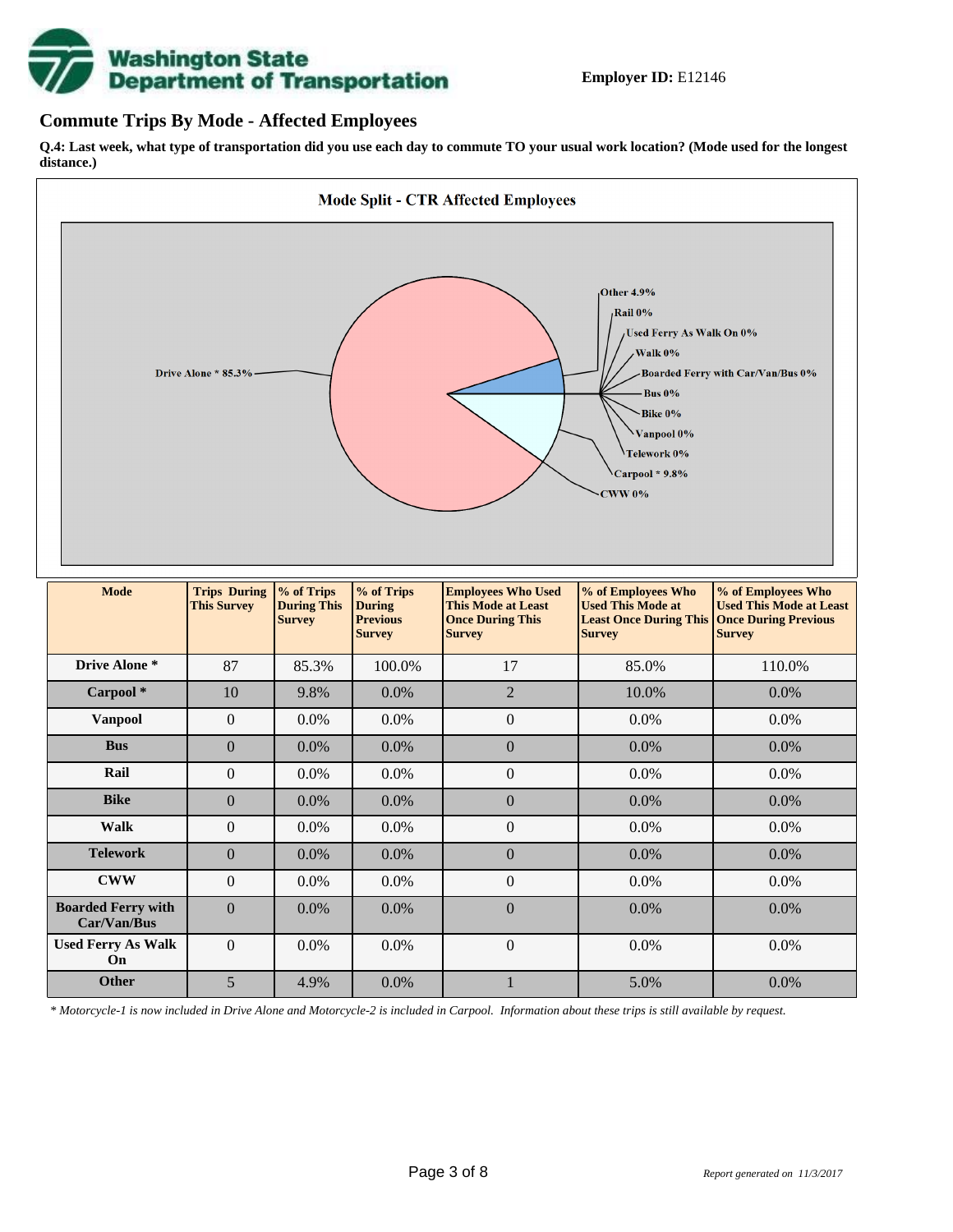

# **Alternative Modes - Number of Employees Who Used a Non-Drive Alone Mode:**

| <b>Non-Drive Alone</b><br><b>Number Of Days</b> | Exactly this $#$ of<br><b>Employees</b> | <b>Exactly this % of</b><br><b>Employees</b> | At least # of<br><b>Employees</b> | At least % of<br>employees |
|-------------------------------------------------|-----------------------------------------|----------------------------------------------|-----------------------------------|----------------------------|
| 0 Day                                           | 19                                      | 86%                                          | 22                                | 100%                       |
| 1 Days                                          | $\overline{0}$                          | 0%                                           | 3                                 | 14%                        |
| 2 Days                                          | $\overline{0}$                          | 0%                                           | 3                                 | 14%                        |
| 3 Days                                          | $\overline{0}$                          | 0%                                           | 3                                 | 14%                        |
| 4 Days                                          | $\Omega$                                | 0%                                           | 3                                 | 14%                        |
| 5 Days                                          | 3                                       | 14%                                          | 3                                 | 14%                        |
| <b>6 or More Days</b>                           | 0                                       | 0%                                           | $\Omega$                          | 0%                         |

#### **Count by Occupancy of Carpools and Vanpools**

**Q.4 If you used a carpool or vanpool as part of your commute, how many people (age 16 or older) are usually in the vehicle?**

| <b>Ridesharing Occupancy</b> | <b>Mode</b> | <b>Response Count</b> |
|------------------------------|-------------|-----------------------|
| $2*$                         | Carpool     | 10                    |
| 3                            | Carpool     | $\boldsymbol{0}$      |
| 4                            | Carpool     | $\boldsymbol{0}$      |
| 5                            | Carpool     | $\boldsymbol{0}$      |
| >5                           | Carpool     | $\overline{0}$        |
| $<$ 5                        | Vanpool     | $\overline{0}$        |
| 5                            | Vanpool     | $\boldsymbol{0}$      |
| 6                            | Vanpool     | $\boldsymbol{0}$      |
| 7                            | Vanpool     | $\boldsymbol{0}$      |
| 8                            | Vanpool     | $\boldsymbol{0}$      |
| 9                            | Vanpool     | $\boldsymbol{0}$      |
| 10                           | Vanpool     | $\overline{0}$        |
| 11                           | Vanpool     | $\overline{0}$        |
| 12                           | Vanpool     | $\boldsymbol{0}$      |
| 13                           | Vanpool     | $\boldsymbol{0}$      |
| 14                           | Vanpool     | $\overline{0}$        |
| >14                          | Vanpool     | $\boldsymbol{0}$      |

\* Motorcycle-2 counted with Carpool-2 for this table.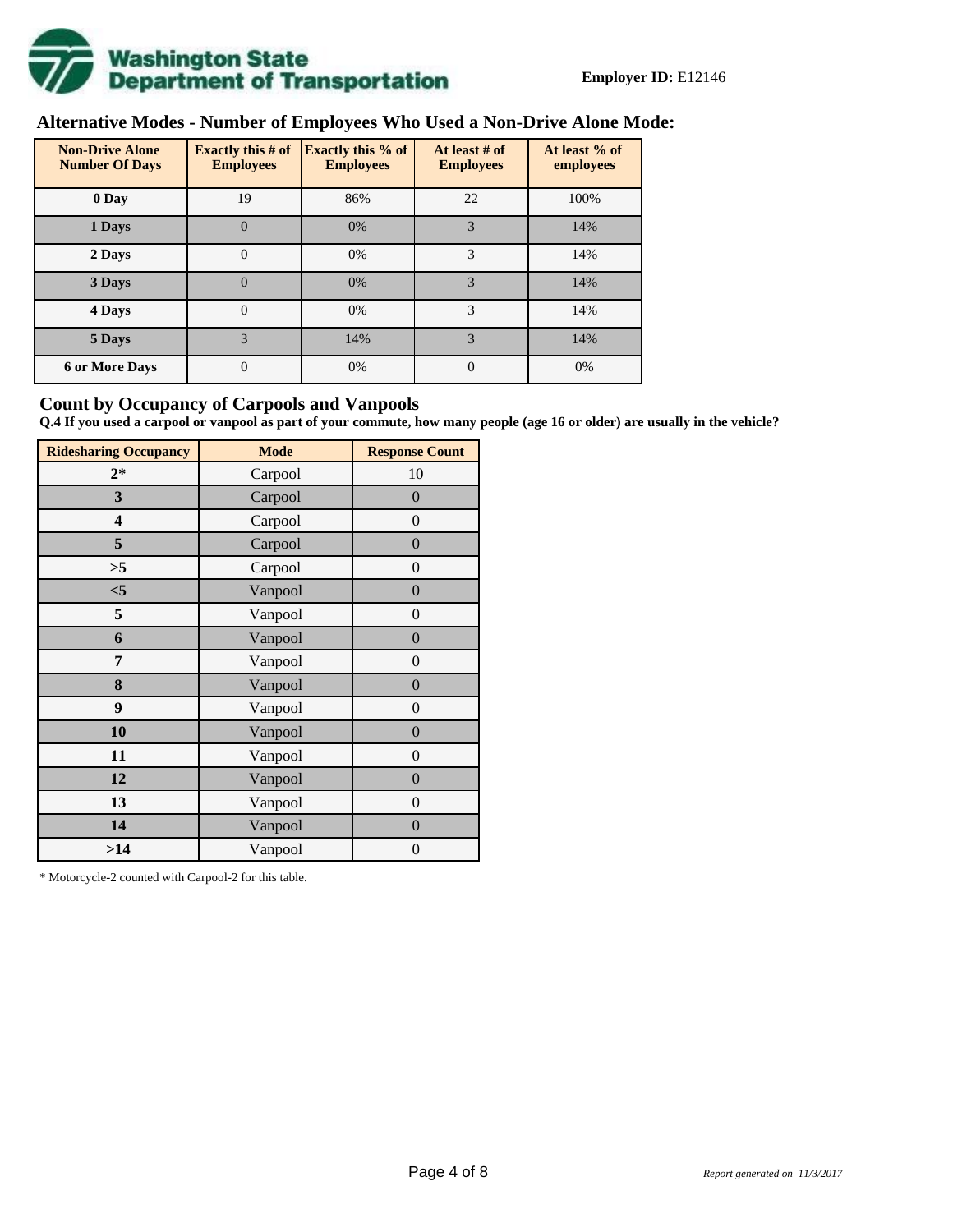

# **Reported Work Schedule - All Employees**

**Q.8 Which of the following best describes your work schedule?**

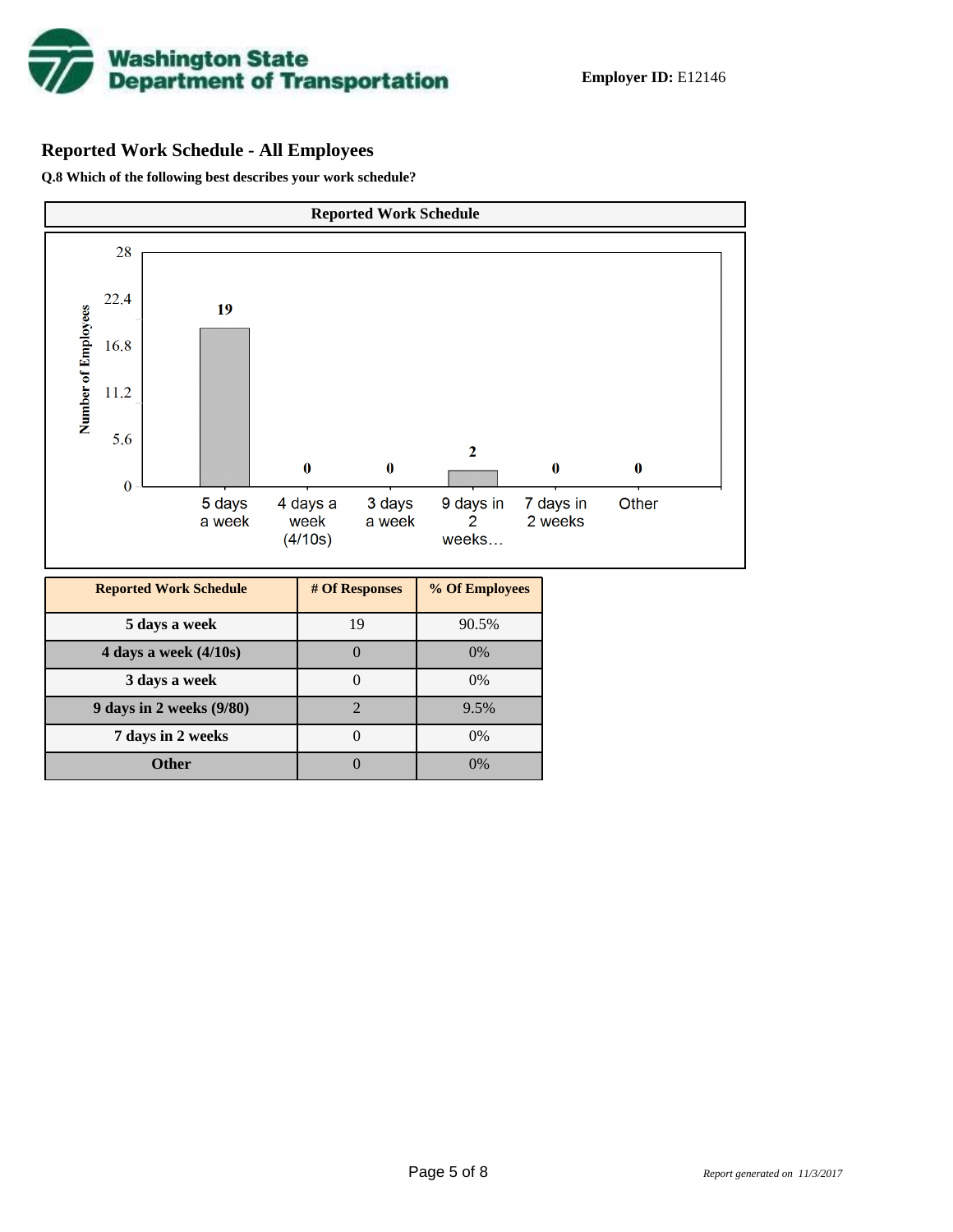

### **Parking and Telework**

**Q.9: On the most recent day that you drove alone to work, did you pay to park? (Mark "yes" if you paid that day, if you prepaid, if you are billed later, or if the cost of parking is deducted from your paycheck.)**



**Q.10: How many days do you typically telework?**

| <b>Telework Frequency</b>           | # of Responses | % of Responses |
|-------------------------------------|----------------|----------------|
| No Answer/Blank                     |                | 4.5%           |
| I don't telework                    | 19             | 86.4%          |
| Occasionally, on an as-needed basis | $\mathfrak{D}$ | 9.1%           |
| 1-2 days/month                      |                | $0.0\%$        |
| 1 day/week                          |                | $0.0\%$        |
| 2 days/week                         |                | 0.0%           |
| 3 days/week                         |                | $0.0\%$        |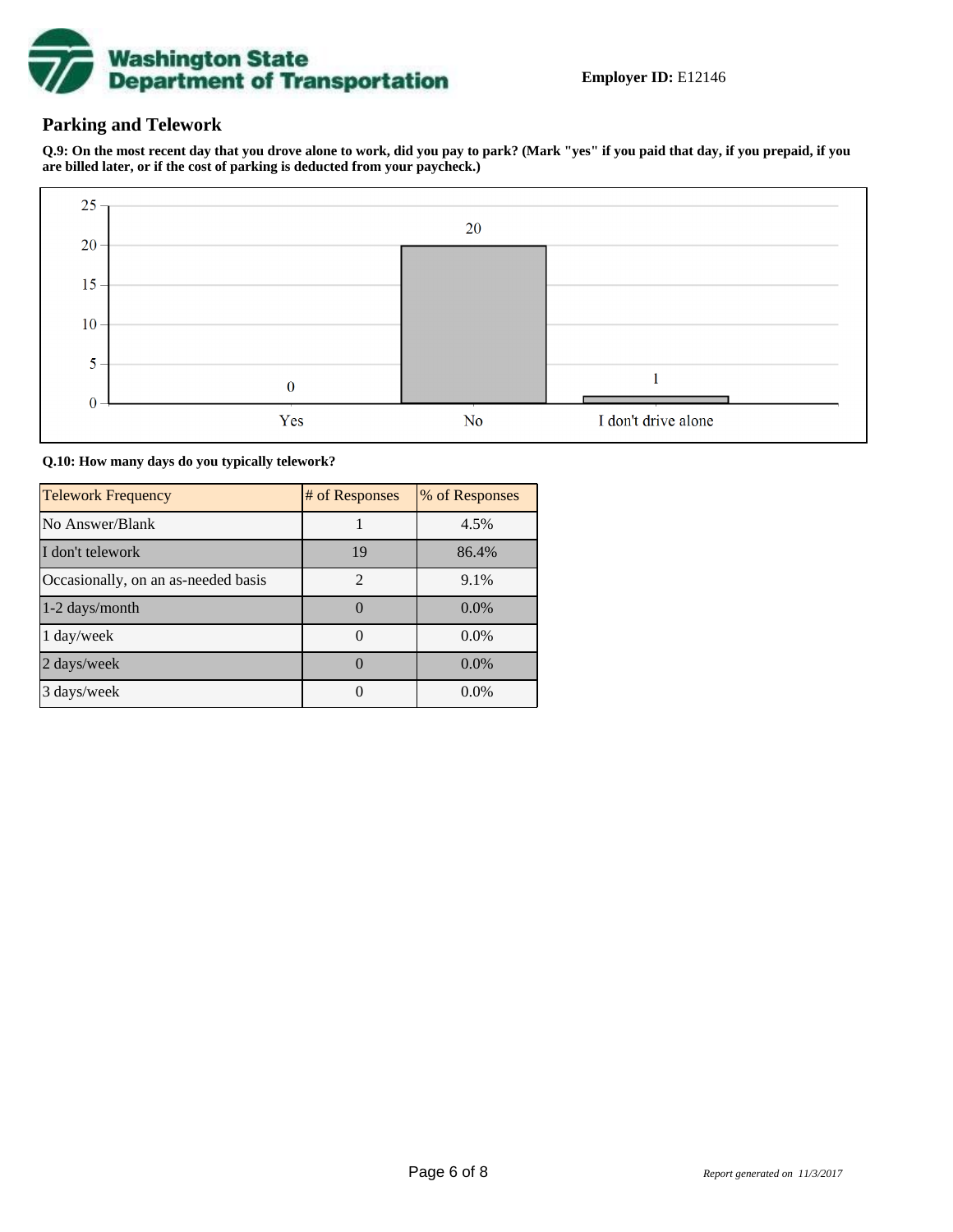

## **Reasons for driving alone to work/not driving alone to work**

**Q11. When you do not drive alone to work, what are the three most important reasons?**

| <b>Question Text</b>                                           | # of Responses | % of Responses |
|----------------------------------------------------------------|----------------|----------------|
| Other                                                          | 8              | 29.6%          |
| Personal health or well-being                                  | $\overline{4}$ | 14.8%          |
| Financial incentives for carpooling, bicycling or walking.     | 3              | 11.1%          |
| To save money                                                  | 3              | 11.1%          |
| Cost of parking or lack of parking                             | $\overline{2}$ | 7.4%           |
| Driving myself is not an option                                | $\mathcal{D}$  | 7.4%           |
| Emergency ride home is provided                                | $\overline{2}$ | 7.4%           |
| Free or subsidized bus, train, vanpool pass or fare benefit    |                | 3.7%           |
| I have the option of teleworking                               | $\mathbf{1}$   | 3.7%           |
| Environmental and community benefits                           |                | 3.7%           |
| To save time using the HOV lane                                | $\Omega$       | 0.0%           |
| I receive a financial incentive for giving up my parking space | $\Omega$       | 0.0%           |
| Preferred/reserved carpool/vanpool parking is provided         | $\Omega$       | $0.0\%$        |

#### **Q12. When you drive alone to work, what are the three most important reasons?**

| <b>Question Text</b>                                      | # of Responses | % of Responses |
|-----------------------------------------------------------|----------------|----------------|
| I like the convenience of having my car                   | 16             | 33.3%          |
| Riding the bus or train is inconvenient or takes too long | 12             | 25.0%          |
| My commute distance is too short                          | 8              | 16.7%          |
| Family care or similar obligations                        | 4              | 8.3%           |
| Bicycling or walking isn't safe                           | 4              | 8.3%           |
| Other                                                     | 3              | 6.3%           |
| I need more information on alternative modes              |                | 2.1%           |
| My job requires me to use my car for work                 | $\Omega$       | $0.0\%$        |
| There isn't any secure or covered bicycle parking         | 0              | $0.0\%$        |